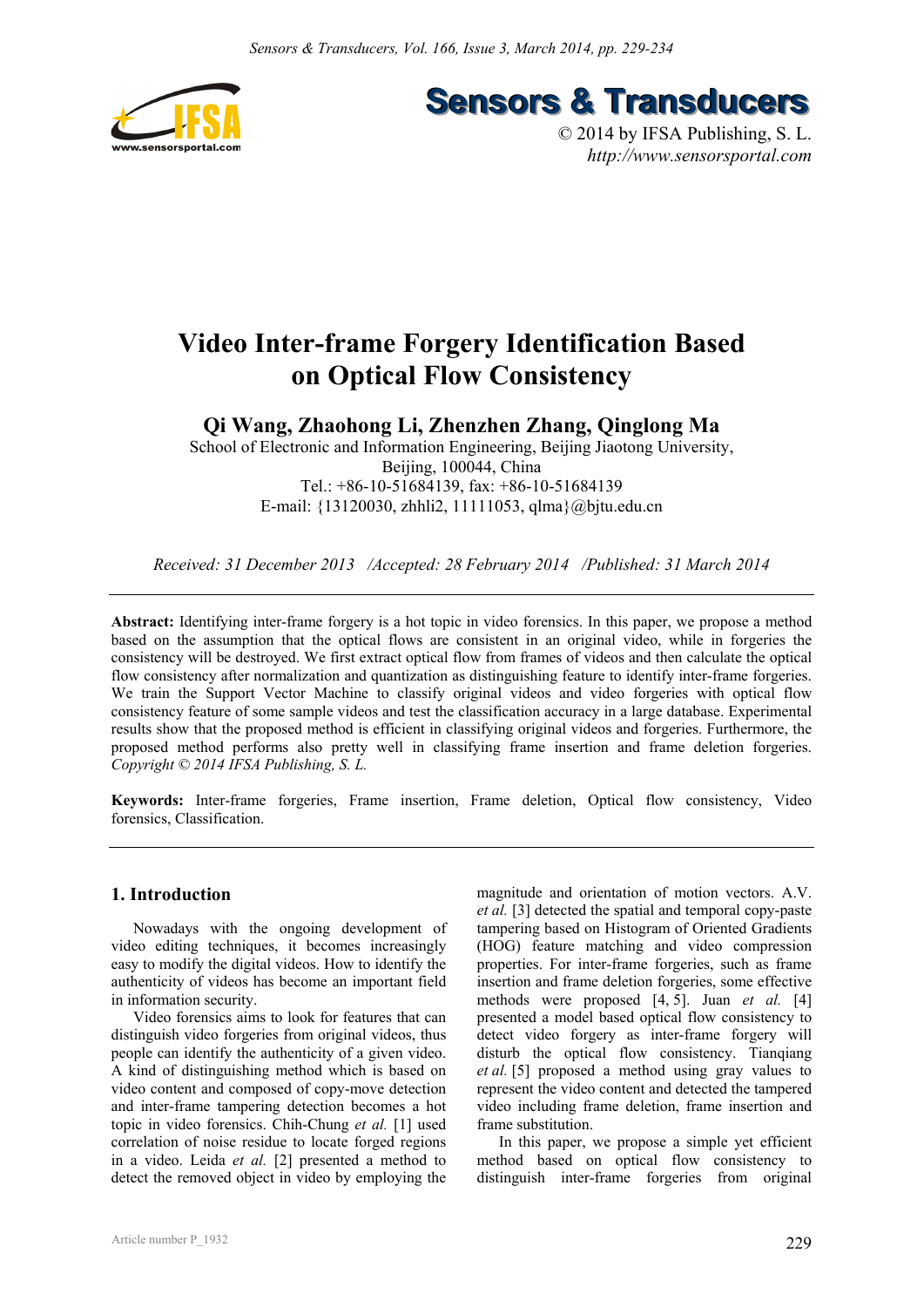videos. The basic idea of our method is that optical flows of original sequences are consistent while optical flows of inter-frame forgeries will have abnormal points. We first calculate the optical flow values between sequential frames of videos, and then use Support Vector Machine (SVM) [6] to classify original videos and inter-frame forgeries. We test our method on a large database, and results show that it is a method of high detection accuracy.

The rest of the paper is organized as follows. In Section 2 the optical flow generation is reviewed. Section 3 introduced how inter-frame forgery affects optical flow and the extraction of optical flow features. Experimental results and discussions are presented in Section 4 and Section 5 concludes the paper.

# **2. Review of Optical Flow**

The Lucas Kanade optical flow is proposed by B. D. Lucas and T. Kanade. It has been widely used in layered motion, mosaic construction, face coding. Recently it is used in video inter-frame forgery detection [4] which is based on the assumption that for adjacent frames in original videos the optical flows are consistent, and inter-frame forgery will disturb this optical flow consistency.

The framework of the method [4] is as shown in Fig. 1.



**Fig. 1.** The framework to extract the Lucas Kanade optical flow.

The main steps to extract the Lucas Kanade optical flow are as follows:

1. For each image, take its odd rows to form an odd image and its even rows to form an even image. The spatial sampling is conducted to reduce the computational complexity. For example, in Fig. 2(a) is the original image, and the odd image and even image are shown in Fig. 2(b).

2. Build a pyramid for each image. For example, in Fig. 3, the picture in the bottom is the original odd image, and the fours above it are the pyramid built on it. The picture above the bottom image is sampled every 2 rows and 2 columns from the original odd image. Accordingly, the other upper images are respectively sampled every 3/4/5 rows and the same columns from the original odd image.



**Fig. 2.** Spatial sampling of original image.



**Fig. 3.** 5-layer pyramid of odd image.

3. Estimate motion vectors in both *X* and *Y* directions of each layer in Fig. 3 from top to bottom between two images.

4. Expand the motion vector in the top layer twice and add it to its lower layer in both *X* and *Y* directions. Then smooth the sum of these two layers. Repeat these steps in each layer until the bottom layer. Finally, we obtain the optical flow between two odd images. The optical flows in odd image and even image are almost the same, while in original image is the sum of the two. The method calculating optical flows of odd images can reduce the computing complexity while keep the optical flow feature.

5. For two frames *P* and *Q*, two optical flow figures  $OFX_{(P,Q)}$  and  $OFY_{(P,Q)}$  which are optical flow vectors in the 2D space are computed by adding the absolute values of the optical flow in each pixel with equation (1).

$$
S_{(P,Q)}(x) = \sum_{i=1}^{I} \sum_{j=1}^{J} OFX_{(P,Q)}(i,j), \qquad (1)
$$

where  $S_{(P,Q)}(x)$  is the sum of optical flow values between frame *P* and frame *Q* in the *X* direction, and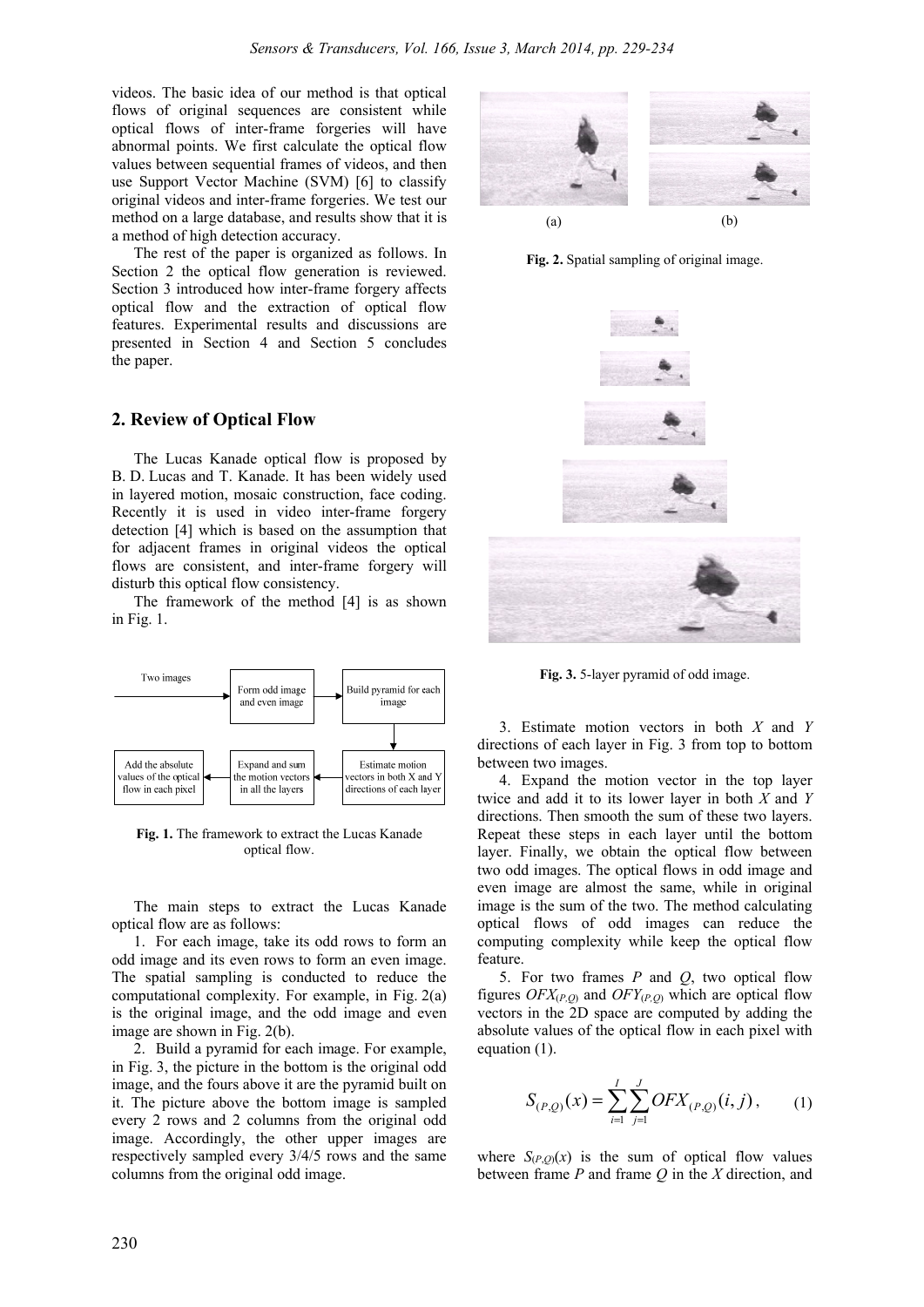*X* can be replace with *Y* to calculate  $S_{(P,Q)}(y)$ , which is the sum of optical flow values between frame *P* and frame *Q* in the *Y* direction, *I* and *J* are the number of pixels in each row and each column of the optical flow figure.

## **3. Proposed Method**

As we know, in [4] they supposed that the variability of optical flow in videos without tampering should be consistent, otherwise, the consistency would be destroyed by the deleted or inserted frames. So they used window based rough detection method and binary searching scheme to find out where the tampered frames are. In this paper, we propose a method using optical flow consistency feature to distinguish original videos and Inter-frame video forgeries. The difference between our method and the previous work [4] is that, the method in [4] was used for detecting where was tampered in a video. Although it mentioned that they considered the videos without abnormal points were original videos, but they didn't test their thought and give any experimental results [4]. While our method is for the purpose to identify whether a video was tampered and distinguish video forgeries from original videos.

Since their method cannot distinguish the original videos and forgeries directly, we improve their method by using normalization and quantization to obtain distinguishing feature of a fix length, and then use SVM to classify original videos and inter-frame forgeries.

## **3.1. Analysis of Optical Flow Consistency for Original Videos and Inter-frame Forged Videos**

Optical flow is efficient in depicting the continuity of frames. For a frame-tampered video, the optical flow would be changed a lot at the tampered point.

In the original video database, every frame is nontampered. The continuous frames in the original video are as shown in Fig. 4.



**Fig. 4**. Three continuous frames from an original video.

These three frames are continuous in a video. We can see the motion of the people is small and the background almost has no difference. In fact, a whole video is composed by hundreds of frames. The fluctuation of optical flows between adjacent frames

is shown in Fig. 5. The Fig. 5 (a) shows the fluctuation in  $X$  direction and Fig. 5 (b) depicts the fluctuation in *Y* direction. From Fig. 5, we can see that the optical flow values of sequential frames fluctuate in a small range. And the fluctuation in *X* direction and *Y* direction are very similar. That is to say, optical flows of original frames are consistent in either *X* direction and *Y* direction.



**Fig. 5.** The optical flow of an original video.

Videos in the 25-frame-inserted video database and 100-frame-inserted video database are inserted 25 or 100 frames somewhere. Fig. 6 shows four frames gotten from a 100-frame-inserted video. The first and forth images were the adjacent frames before frame insertion. Then we insert 100 frames between them. And the inserted 100 frames are continuous. In Fig. 6 the second and third images are the first and last frames of the video which was inserted to the original video. In a whole 100-frameinserted video, the fluctuation of optical flows between adjacent frames is shown in Fig. 7. The Fig. 7 (a) shows the fluctuation in *X* direction and Fig. 7 (b) depicts the fluctuation in *Y* direction. From Fig. 7 we can see two peaks, which represent two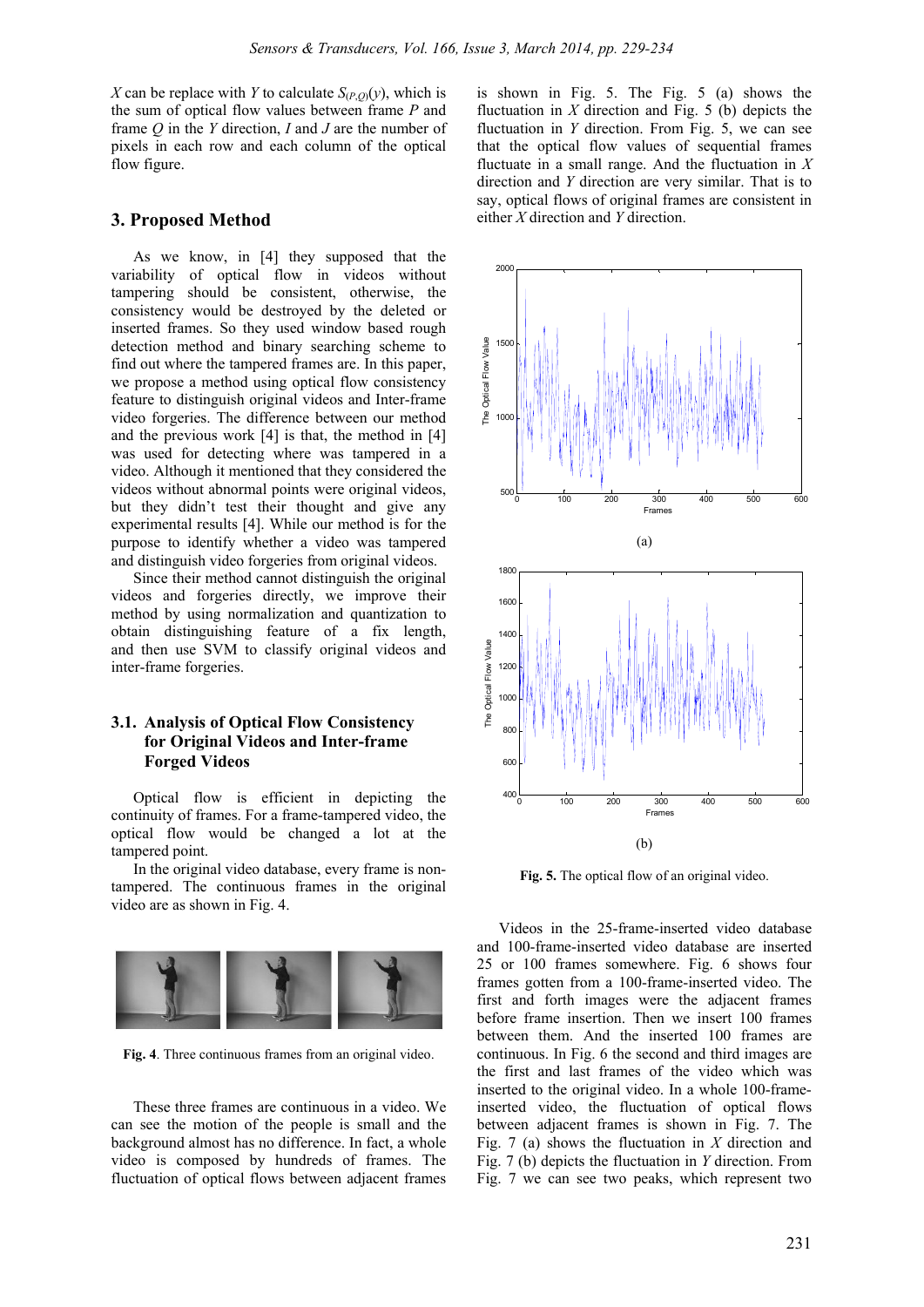tampered points. The front peak denotes the start point of the insertion, while the latter peak represents the end point. The fluctuations in these two points are much larger than that of other points.



**Fig. 6.** Four continuous frames from a 100-frame-inserted video.



**Fig. 7.** The optical flow of a 100-frame-inserted video.

Similar to the frame-inserted video, in the 25-frame-deleted video database and 100-frame-deleted video database, every video is deleted 25 or 100 frames somewhere. Fig. 8 shows three frames gotten from a 100-frame-deleted video. The first two images are the frames before frame deletion and the third image is the frame after deleting 100 frames from the original video. In fact, we cannot find much difference between the last two images. In a whole 100-frame-deleted video, the

fluctuation of optical flows between adjacent frames is shown in Fig. 9. From Fig. 9 we can see one peak. The peak denotes the deletion point, where the fluctuation of optical flows is much larger than that of other points.

# **3.2. Framework of Inter-frame Forgery Identification Scheme**



**Fig. 9.** The optical flow of a 100-frame-deleted video.

In this paper, an optical flow consistency based inter-frame forgery identification scheme is proposed. The framework of our method is as shown in Fig. 10.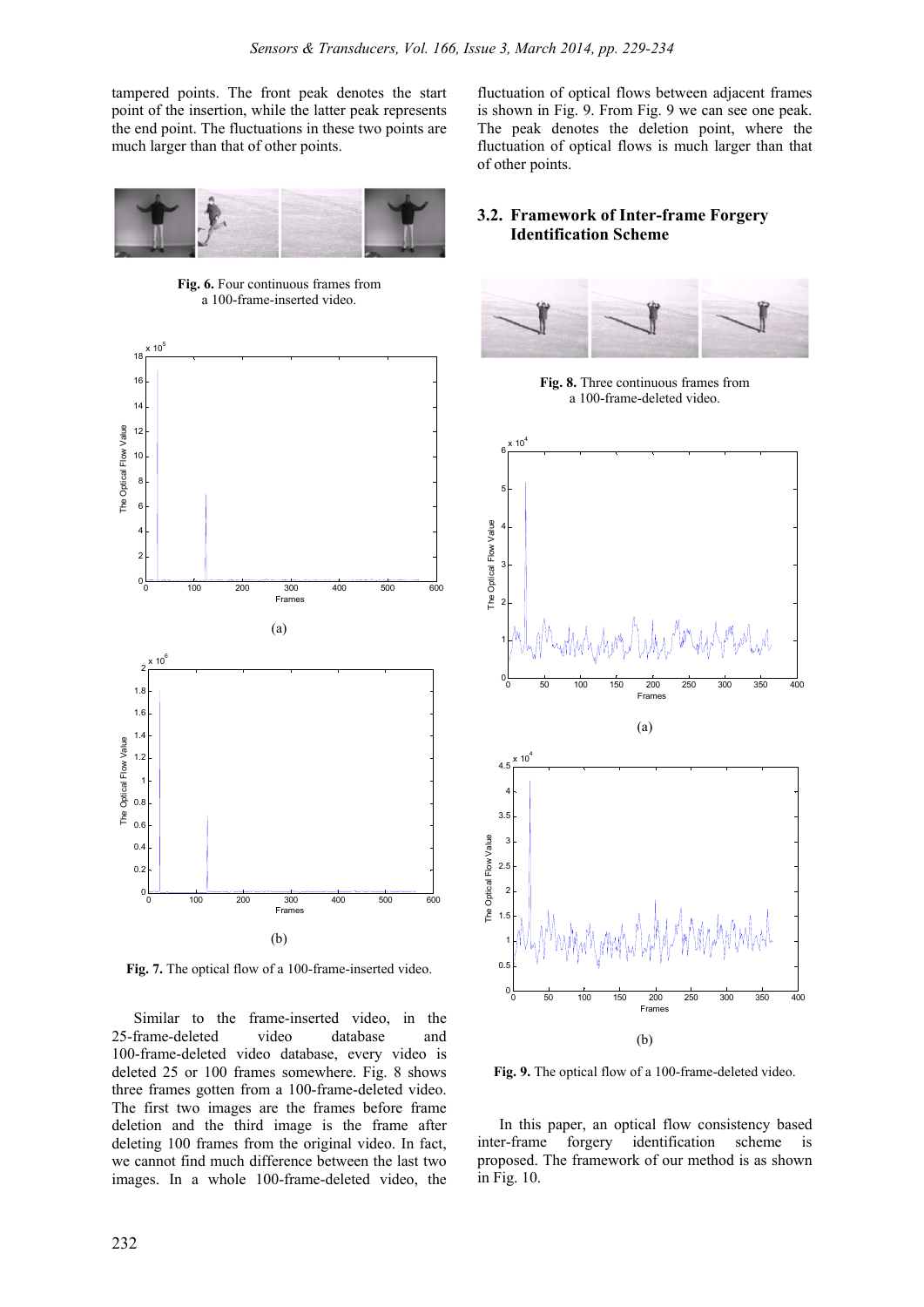

**Fig. 10.** The framework of video inter-frame forgery identification.

The detailed scheme of our method is as follow. Since the method of extracting optical flow consistency feature in *Y* direction is the same as in *X* direction, we just take the feature extraction in *X* direction for example.

1. Calculate the optical flows between adjacent frames.

The method is based on the extraction of Lucas Kanade optical flow. Equation (1) is used to calculate optical flows in *X* direction between two frames. *X* can be replaced with *Y* to calculate optical flow in *Y* direction. For a video with *M* frames, get a (*M*-1)×2 matrix to store the optical flows of the video, where the 1st column stores the optical flows in *X* direction and the 2nd column stores them in *Y* direction.

2. Normalize and quantize the optical flows.

For the 1st column of the matrix, find the maximum value *m* and divide every element in the column by *m*. Then quantify all the elements into *D* quantization levels. As all of them are distributed from 0 to 1, the quantization interval is 1/*D*.

3. Count the statistical distribution of the quantified optical flows.

After the normalization and quantization steps, the *M*-1 elements are all discrete values from 1/*D* to 1 (1/*D*, 2/*D*, …, 1). Count the distribution of the discrete values into a *D*×1 vector. For a video database with *N* videos, build an array contains *N* vectors of the statistical distribution to represent the optical flow consistency feature of all the videos in the database.

4. Distinguish original videos and video forgeries with SVM.

Put the optical flow consistency feature of the original videos and video forgeries to the SVM and distinguish the different kinds of videos. Repeat 20 times and get the average classification accuracy.

## **4. Experimental Results**

In experiments, we use five video databases. One is original video database. The other four are tampered video databases, of which each separately contains the videos inserted 25 frames, inserted 100 frames, deleted 25 frames and deleted 100 frames. There are 598 videos with still background and a little camera shake in each video database (*N*=598).

#### **4.1. Experimental Setting**

In our experiments, we use SVM of polynomial Kernel [6] as the classifier.

To train the SVM classifier, about 4/5 of the videos are randomly selected as the training set (480 originals and 480 forgeries). The rest 1/5 form testing set (118 originals and 118 forgeries). The experiments are repeated for 20 times to secure reliable classification results.

#### **4.2. Results and Discussion**

We extract optical flow consistency features of the five video databases, and classify original videos and each of the four kinds of tampered videos separately. The average classification accuracy is as shown in Table 1.

**Table 1.** Classification accuracy between original videos and forgeries.

| <b>Forgery Database</b> | $X$ direction | Y direction |
|-------------------------|---------------|-------------|
| 25-frame-insertion      | 98.41 %       | 98.60 %     |
| 100-frame-insertion     | 98.20 %       | 98.54 %     |
| 25-frame-deletion       | 86.82 %       | 86.02 %     |
| 100-frame-deletion      | 92.61%        | 88.56 %     |

Obviously, the proposed method is efficient to identify whether a video was tampered. As expected, the classifying accuracy between originals and frameinserted forgeries is higher than that of frame-deleted forgeries. But even the classifying accuracy between original videos and 25-frame-deleted forgeries is 86.86 % in *X* direction and 86.02 % in *Y* direction, which is the lowest level of the four experiments.

We then try to mix the four kinds of forgeries and classify them from originals. The result is efficient, too. The accuracy is 91.37 % in *X* direction and 88.44 % in *Y* direction.

Inspired by this, we further try to classify frameinserted forgeries and frame-deleted forgeries. With the same method, we classify the 25-frame-inserted videos and 25-frame-deleted videos, as well as 100-frame-inserted videos and 100-frame-deleted videos. The classifying result is as shown in Table 2.